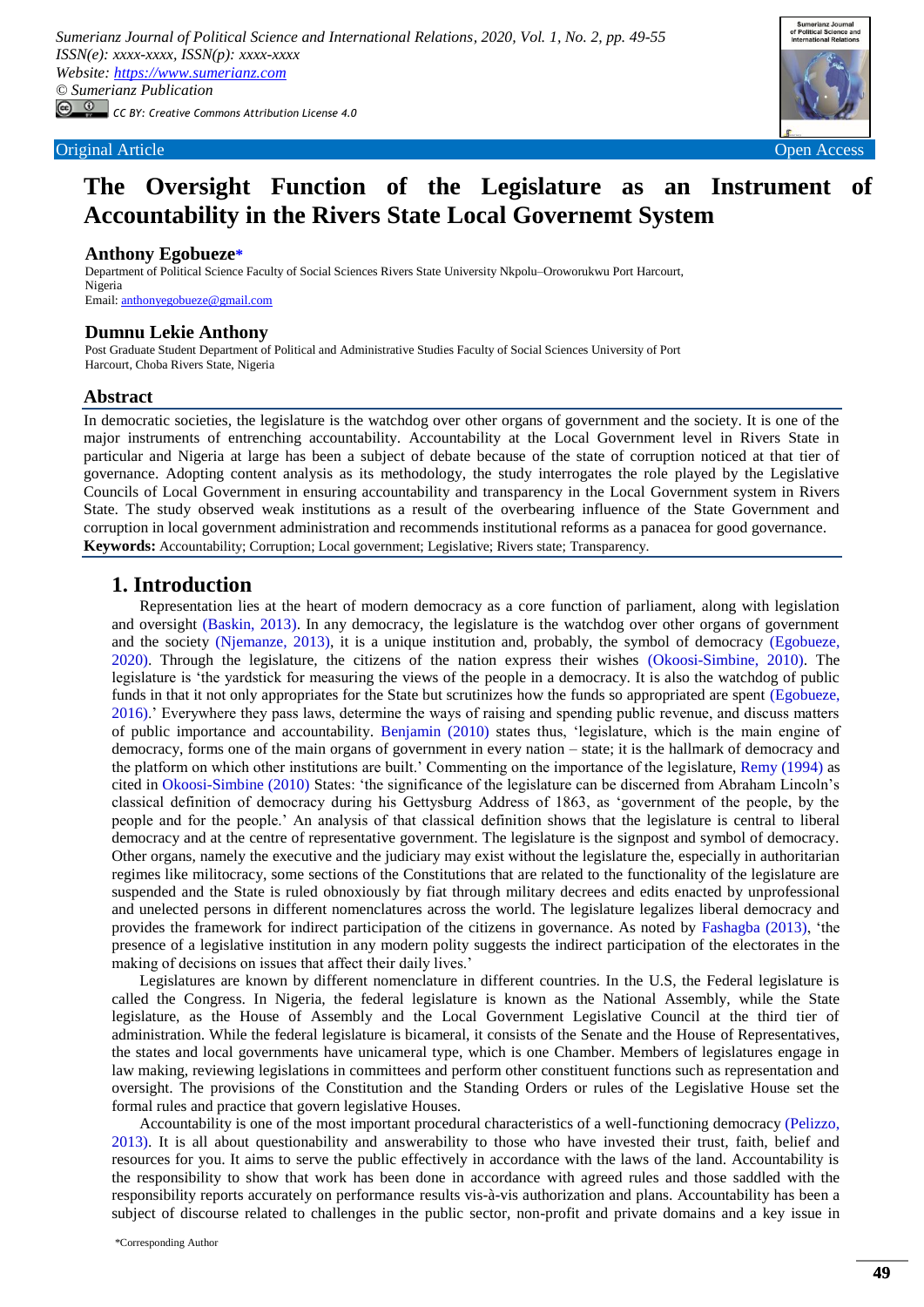evaluation of good governance. Indeed, political and fiscal accountability have become critically associated with modern liberal democracy; thus, [World Bank \(2012, p.xii\),](#page-6-9) refers "good governance as a policy approach that highlights the roles of the political, organisational and economic standards of lawfulness and efficacy in the daily operations of the public sector." In this regard "the legislature makes use of oversight committees to promote good governance, which implies that government and in this instance local government should fulfill their responsibilities while oversight committees assist to create greater accountability on behalf of the executive.' (Kraai *et al.*[, 2017\)](#page-6-10).

Accountability flows in different directions and it means:

- every act or action is transparent, that is open to law;
- regulation and prudent judgment;
- all participants are responsible for their own actions;
- every act or action is subject to independent, professional, unbiased review (audit) and the results made available to all concerned [\(World Bank, 1995\)](#page-6-11).

Government business is handled by Public officers either elected or appointed. That is, the political class and the bureaucracy. They are the people that the citizens have handed on their sovereignty to and accountable to the citizens. In Nigeria and many other developing climes, these leaders rather than being frugal in the management of the State"s resources have voraciously mismanaged the economy. This scenario is common in the Local Governmeeeeeent system in Rivers State in particular and the Nigeria at large. The quest for primitive accumulation by these officers has raised questions about the possibility of the much clamoured autonomy by Local Government Councils. Many leaders of thoughts have located poor performance of local government councils in Rivers State in particular and the states of the Federation to institutional failure, corruption and nepotism which are habited by accountability questions. [Oloruntoba and Gbemigun \(2019\),](#page-6-12) sums up the argument by stating, "the continued deterioration of the level of accountability among public officials in the country shows that the adoption of multiparty system has not contributed to good governance.

In most countries, the legislature has the constitutional power to both oversee and hold other governmental agencies to be accountable and transparent. In the light of the increased focus on good governance, academics are increasing public awareness on the importance of legislative oversight in order to curb corruption, increase public financial management, enhance accountability and contribute to institutional stability which would drastically reduce and or eliminate poverty and engender development. The oversight tools available to legislature vary based on the typology of the legislature or the instrument that directs the affairs of such legislature.

# **2. Techniques Used By the Legislature for Ensuring Accountability in the Local Government System in Rivers State**

There are many ways through which the Local Government Legislative Council ensures accountability in the local government system in Rivers State in particular and Nigeria large. They include:

- Legislative oversight
- The power of appropriation
- Power to conduct investigation
- Legislative veto
- Impeachment, and
- Review of the report of the Auditor General of Local Government

#### **2.1. Legislative Oversight**

The term 'oversight' is used to define an array of activities applied by legislatures to check executive action. It is the active interface between a legislature with the executive and administrative structures that improve the delivery of predetermined objectives of government priorities (Kraai *et al.*[, 2017\)](#page-6-10). The oversight function of the legislature implies the surveillance of the executive agencies, especially by the legislature and it is founded on the fact that the legislature enacts the laws that creates administrative agencies and governance architecture needed to manage the affairs of the State. When a legislature performs its oversight functions, it is supervising or overseeing the business of executive branch departments, ministries or agencies in order to ensure prudent management of funds and frugality in governance. Legislative oversight is achieved effectively through committees and the committee system is an effective tool for accountability. [Egobueze \(2018\),](#page-6-13) states, inter alia: "committee is a group of people appointed for a specific function by a larger group and typically consisting of members of that group." Consequently, every legislative House has Special, Standing and Ad-hoc Committees establish to support its affairs. Through their oversight functions, legislative committees monitor how well agencies are administering the laws passed in order to ascertain the efficacy and impacts on the citizens. Dugara as cited in [The Guardian \(2016\),](#page-6-14) the use of the term "oversight" is credited to Prof. Woodrow Wilson and it connotes the assessment, monitoring and control of government and public agencies, including the implementation of policy and legislation. Basically, oversight is the crucial role the legislatures plays in monitoring and reviewing the actions of the executive organs of government. The term embraces a large number of activities performed by the Legislature in relation to checking the compliance to the laws by the other organs of government, namely, the Executive and the Judiciary. In other words, oversight traverses a far wider range of activity than does the concept of accountability, thus, making it a commodious concept. [Griffin and Newman \(2005\),](#page-6-15) argues that 'legislator's efficiently position themselves as overseers of the executive and act as protectors of morality on behalf of the residents.'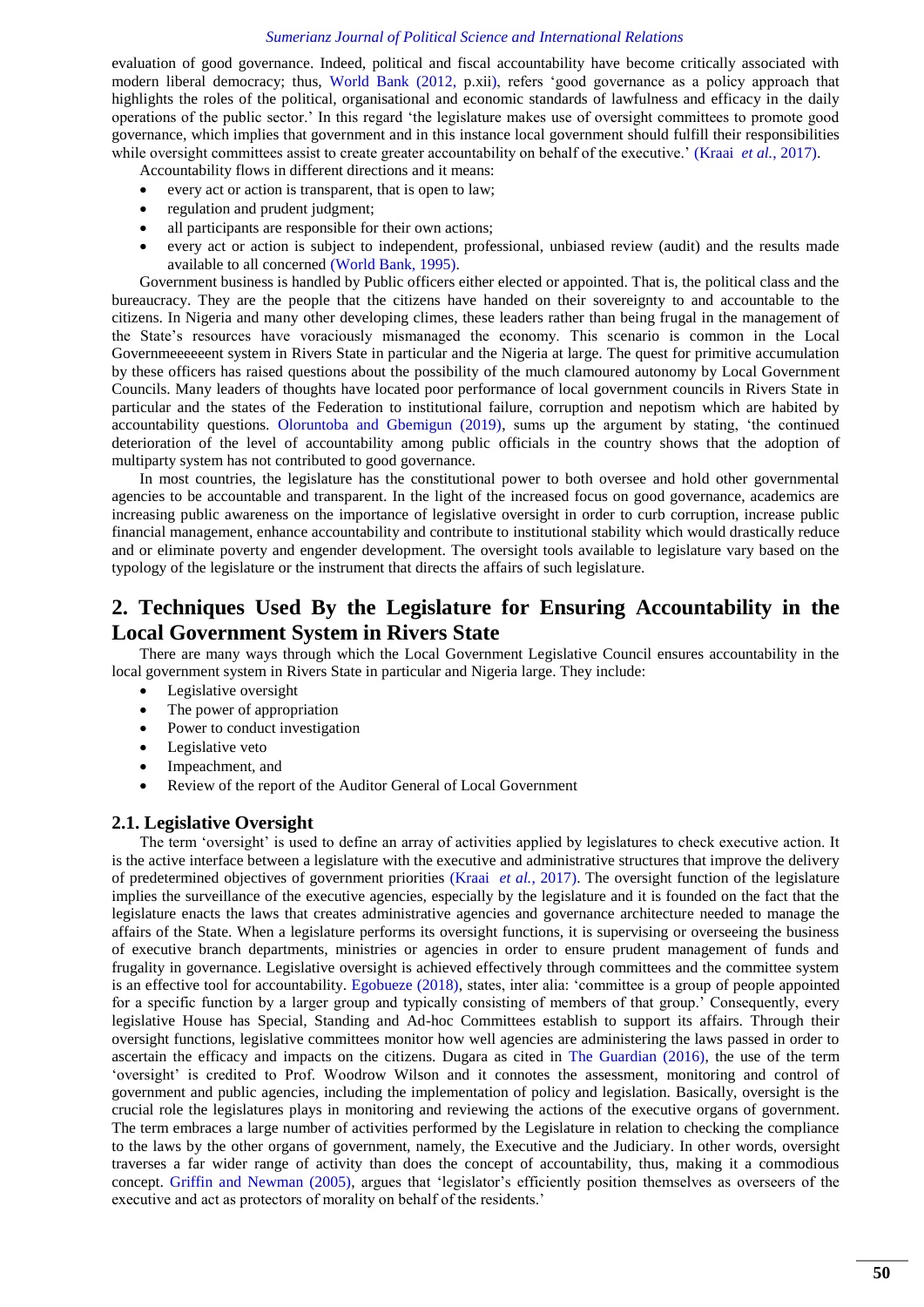#### **2.2. Purpose of Oversight**

- Legislative oversight promotes checks and balances, instills fiscal discipline, good governance, accountability and transparency in public offices.
- It improves economic efficiency and effectiveness of governmental operations;
- It ensures administrative compliance with legislative intent and prevents executive encroachment on legislative authority and prerogatives".
- It enhances the evaluation of programmes and performance of public organizations;
- Legislative oversights checks corruption, prevent poor administration, waste in public expenditure, abuse, arbitrary and capricious behaviour, or illegal and unconstitutional conducts by public officials;
- It galvanizes the general public in understanding government programmes and policies and ensuring that executive they reflect the public interest;
- It assists the Legislature to evaluate public policies and evaluate areas that require amendment or repeal.

The imperatives of legislative oversight are to ensure that executive officials accountable for the implementation of delegated authority. This objective is especially important given the huge expansion of executive influence in the modern governance. Oversight encompasses accountability. Accountability on the other hand, as noted above implies 'giving an account' of action or policies or to account for spending and so forth. Accountability can be said to require a person to explain and justify- against criteria of any kind- their decisions or actions. It also requires that the person goes on to make amends for any fault or error and takes steps to prevent its recurrence in the future. A situation of the exercise of power in a democracy is that, the organization or executive is checked by being held accountable to an organ of government dissimilar from it. However, central to all discussions of legislative oversight and indeed any form of oversight, are the broader, but associated issues of accountability, control and governance. The concept of accountability today represents the integration of two different ideas. They are political accountability and stewardship. Political accountability dates back to the development of society and social structure, when individuals were given the responsibility to carry out tasks on behalf of their fellow citizens. To have responsible officials is what differentiated the emergence of democracy from those under tyrants and despots. The second was the idea of stewardship associated with estate management and governance. In contrast to the earlier, stewardship and estate management led to the introduction of the concepts of financial accountability, managerial accountability and audit. Much of the perplexity over accountability arises from the fact that different scholars and commentators are talking about different things when they use the word accountability.

It is the second type of accountability has expanded potentially to the detriment of the first. The tradition of stewardship has been transformed into the practice of audit, which has come to have an increasing dominant social and political role, particularly within the public sector. The power of auditing is a process of building credibility and constructing legitimacy. Given the growth of these regimes of audit and inspection within the public sector, many aspects that may have previously been the jurisdiction of the elected politician or the legislature have become the jurisdiction of the professional accountants. Audit is a key issue of Public Financial Management (PFM).

Legislative oversight guarantees horizontal checks on the executive agencies and provides many opportunities for exercising social accountability. This action is basically achieved through legislative Committees. Legislative Committees have statutory authority in many countries to investigate virtually any executive behaviour and make legislative corrective action where it is needed. For this kind of oversight to be effective, the legislators must move beyond the patronage course that presently characterizes so many of the Houses and be focused with integrity and the mindset to deliver on the dividends of democracy. They should speak on issues without being gagged by their "godfathers". Politicians who see their main interest as nurturing neo-patrimonial linkage rather than pursing a larger public interest are unlikely to employ the powerful tools that entrench good governance.

Political philosophers and social scientists through the years have been explicit about the need for legislative control of administrative action, if representative government is to function properly. The establishment of representative legislatures by the constitution is to ensure that government is accountable to the people based on constitutional provisions. In Nigeria, the presidential system which is operational ensures horizontal accountability. The independence and survival of the executive and the legislature are expected to produce countervailing ambitions that motivate mutual checks and minimize the risk of tyranny of the majority. This is because tyrants will not be benevolent rulers simply because the constitution says so. In order to guard against the letter and the spirit of the constitution, there is a need for an institutional arrangement that guarantees good governance and accountability.

The oversight function of the legislature in Nigeria finds legislative importance in Section 88 (i)-(2) (b) and 128, 129 respectively for the National Assembly and Houses of Assembly of states. Similarly, this provision is contained in Section 30 of [RSHA \(2018\).](#page-6-16)

Implicit from the above section is the Legislative Council is conferred with the power to expose corruption, inefficiency or waste in the execution or administration of laws within its legislative competence and in the disbursement and administration of funds appropriated by it. It must however be recognized that the legislature's power to investigate is not absolute as it has some legal impediments. The power of investigation by the legislature cannot be invoked to apply to issues that are outside the purview of the legislature in the exercise of the power to make law. In Nigeria, since 1999, the investigative power the legislature has attracted some level of abuse, especially at the National and State levels. Nigeria lawmakers see this function as a means of enriching themselves. Consequently, members of the National Assembly as well as the Houses of Assembly of States lobby, sometimes, ungodly to become chairmen of "juicy" committees of the Senate or the House. This is also akin to Local Government Legislative Councils. A survey of the Councils in Rivers State indicates that all the Councillors are Chairmen of Committees, the essence of this is to check internal wrangling that may cause a rift or retard efficiency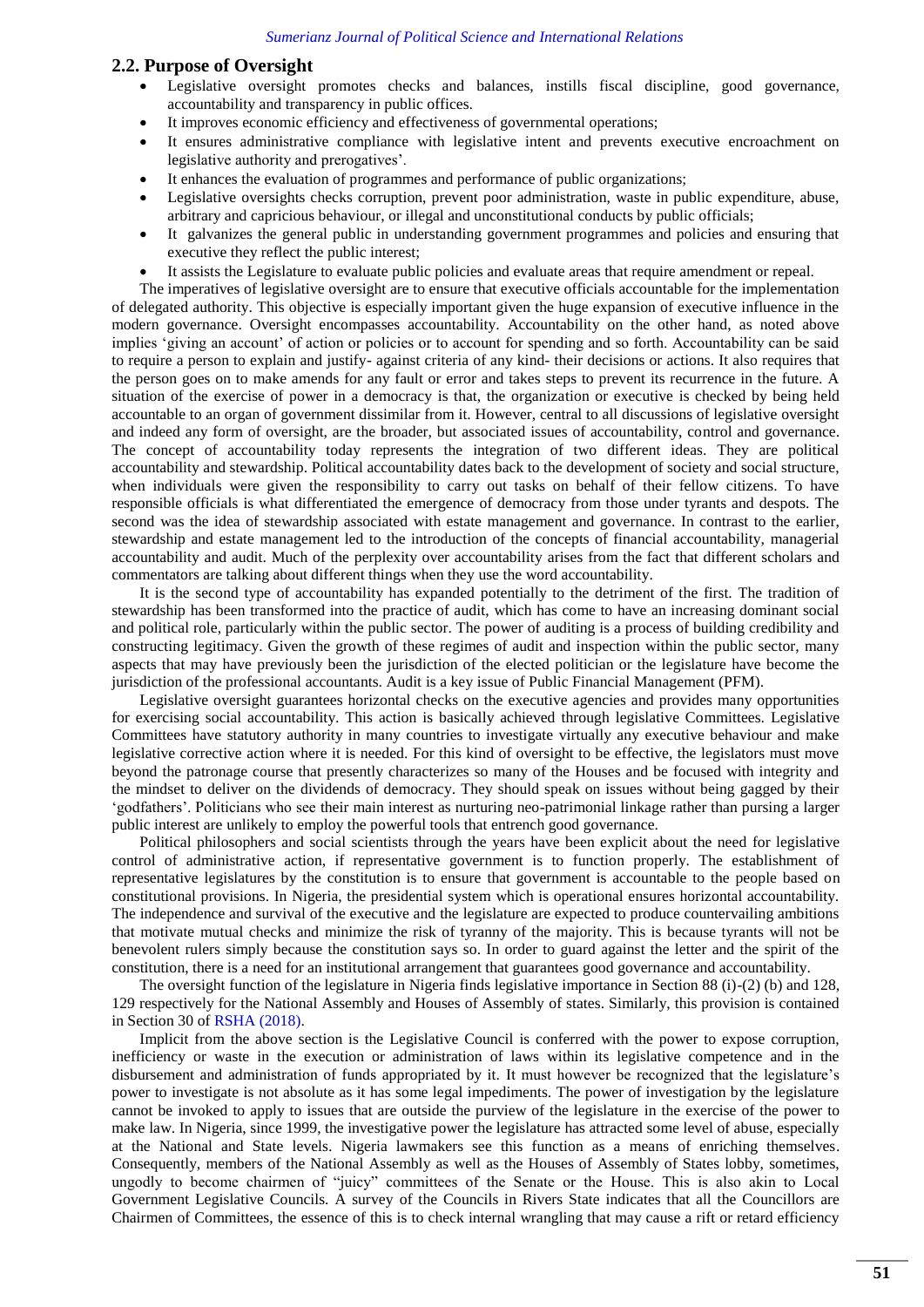in the system and make each of them boss over their Committees. Immediately they get this chairmanship position, their next line of action is to invoke the power of legislative oversight functions of the committees. Due to the obvious culture of corruption, ovations are usually given to such legislators for exposing corrupt practices, especially at the National level. Dino Melaye was celebrated for this reason.

Most of the Committees often abandon the cause of justice and pursue issues just to intimidate their prey to bow to pressure and then "settle" these legislators with millions of Naira at the national and state levels and thousands of Naira at the Local Government level. These are not the real intent of the Constitution or Law of legislative oversight function. It is not for political sentiment or a personal vendetta against the executive, administrative office holders or judicial officials. It is to expose corruption and enhance efficiency so as to deliver democracy to the doorsteps of the masses.

In carrying out its tasks, the Executive, whether by implementing legislation or policy, acquires considerable power through delegated legislation. A condition of the exercise of that power in a constitutional democracy is that the administration or executive is checked by being held accountable to an organ of government distinct from it, known as the legislature or judiciary. This notion is inherent in the concept of the separation of powers, which simultaneously provides for checks and balances on the exercise of executive power vis  $-$  a-vis other institutions, thereby making the executive more accountable to an elected legislature. The intention of the separation of powers governance model is founded in John Locke and Charles de Montesquieu"s constitutional theory [\(Landsberg and](#page-6-17)  [Graham, 2017\)](#page-6-17). Effective oversight of the executive requires that members of the legislature and members of the executive fully understand the constitutional justification and rationale behind accountable government and the purposes it serves. Accountability and oversight can be at their most effective level if recognized by those in power as the central organizing principle of our constitution. Oversight and accountability help to ensure, that the executive implements laws in a way required by the legislature and the dictates of the constitution and existing legislations. The legislature is by this measure able to keep track over the laws that it passes, and to promote the constitutional values of accountability and good governance.

Accountability is also designed to encourage open government. It serves the function of improving public confidence in government and guarantees that the government is close and responsive to the people it governs. If the values of accountability and oversight and the purpose they serve in a constitutional democracy are realized, members of the executive will more willingly submit to them, thereby fostering and enhancing the principle of cooperative government. The requirement that the executive must justify its policies and decisions to the legislature is a mechanism for ensuring accountability.

Three critical factors are important for achieving smooth legislative oversight, these are:

- 1. the House is required to review programmes of agencies and to propose legislation to fix any problems that were discovered;
- 2. Appropriation committee is assigned fiscal oversight in order to scrutinize agency spending.
- 3. Investigative responsibility is assigned to Committees in order to seek inefficiency, check waste and corruption in the government. Critical is the role of the Public Account Committee, which interrogates fiscal abuse office and audit alarms as reported by the Auditor General of Local Government.

These three bases of oversight are overlapping and intended to meet the overall purpose of fiscal and administrative responsibility by public servants. The overall goal is to clarify statutory intent, evaluate programme administration and performance, eliminate fraud, abuse, and red tape, review the usefulness of programmes, ensures that programmes are cost-effective, economical and correct executive abuses of authority.

It is important to note that achieving oversight has been a mirage at the third tier of administration in Rivers State in particular and Nigeria at large. Local Government Chairmen not only have muscle the Councillors to accepting their wills, but also force them to seeing the legislative Institution as a mere executive department. Consequently, the legislature lacks both administrative and financial autonomy, which makes it to be seen as *weeping child* that goes to beg for funds from the master – the executive. In fact, financing the Legislative Councils for sustainability has been very daunting and challenging in the State. The absence of financial autonomy is an infraction into the onerous activities of the legislature like funds for investigative hearing, purchase of critical assets like cars, buses, video cameras, publicity and other instruments needed for investigation. They also stop the Supervisors, Adviser Directors and other Executive officers from attending to queries and questions proposed by the Legislature. Since the executive is not interested in achieving virile oversight, it starves the legislature of needed funds to undertake these activities. Besides, due to the absence of free and fair elections in view of the fact that the Councillors are almost handpicked, rather than elected, they find it difficult to check the financial and administrative rascality of the Chairmen of Councils and other Executive appointees and officials. Thus, the oversight capacity of the legislature is in captivity, the only solution to releasing it is financial autonomy, which could enhance administrative autonomy.

#### **2.3. Power of Appropriation**

The constitutions of many countries confer on their legislature the power of appropriation; this is part of the oversight function. In matters of public finance, it is a rule that public money cannot be raised or spent without legislature's sanction or approval. The legislature therefore holds the power of the pus. But the proposals for raising and spending money must come from the executive. Power of appropriation involves legislation, compliance, monitoring and oversight. This means that the legislature, especially the Legislative Council has vital roles to play in the formulation and implementation of the budget of the Local Government. Sections 76, 77 and 78 of the [RSHA](#page-6-16)  (2018) grants the Legislative Council, the right to appropriate, and scrutinize proposals known as budget from the Executive. The global look at the power of the legislature over budgetary matters reveal the dominance of the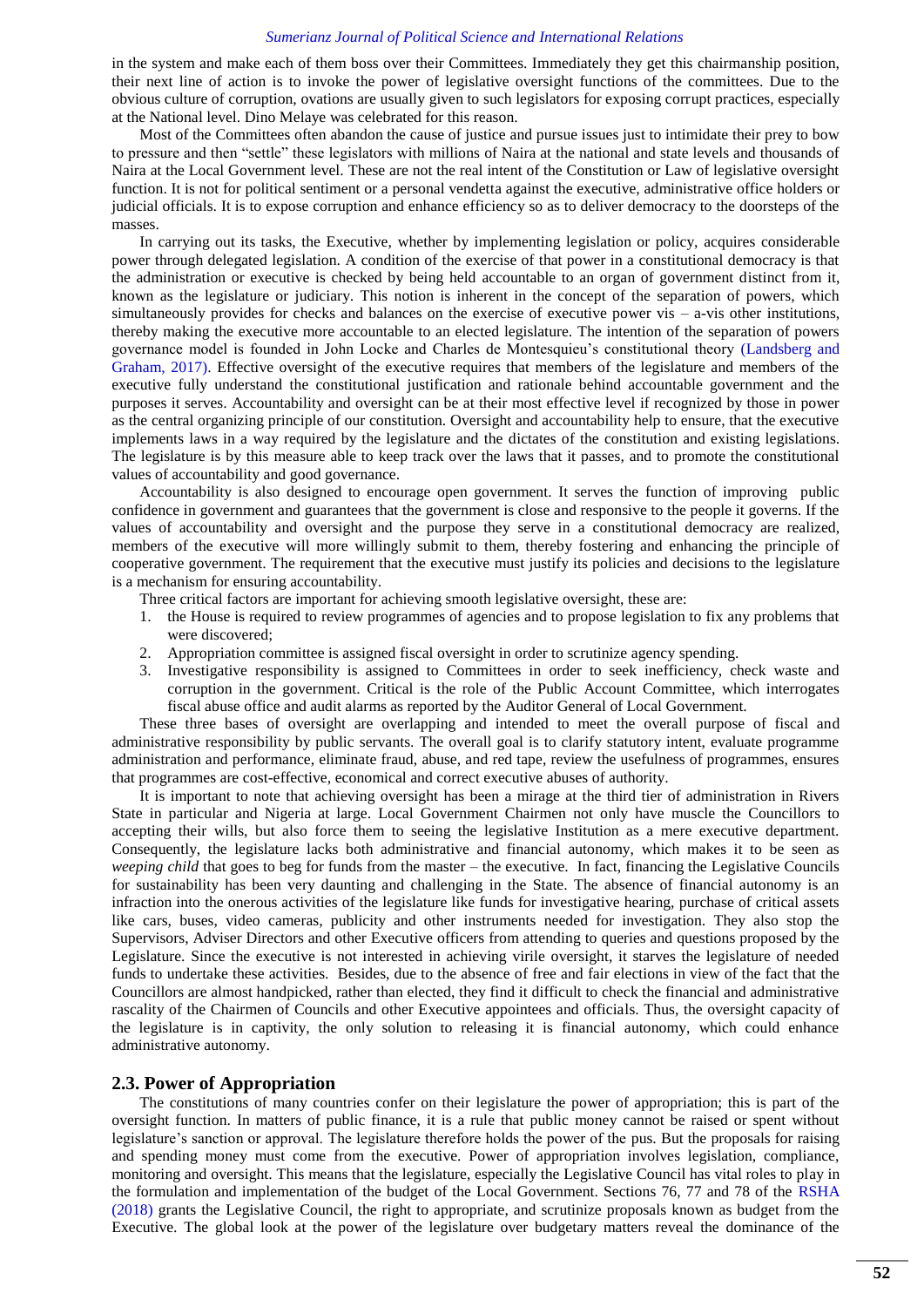legislature, which has the power to reject the proposals of the executive and is empowered to craft its own legislation which is then subjected executive veto or approval. The major intentions of these provisions are that all money made on behalf of government should be kept in designated accounts and should not be spent without the approval of the Legislative Council. The law gives the Legislatives Councils the powers of exchequers. In other words, extra budgetary spending is criminal and it is an offense. This is a way of ensuring public accountability in democratic states, especially, at the third tier of governance in Rivers State.

Similarly, Sections 71 and 72 empowers the Legislative Councils in each Local Government Council to approve loans and overdraft. This is critical and a safeguard for frugality in governance. A Local Government Legislative Council could deny any Chairman of the request to seek for overdraft or borrow money from financial institutions. Unfortunately, most of the Councils in Rivers State are in debt, because of the multiplicity of overdrafts and loans. The irony is that, most of these loans and overdrafts are approved by the Legislative Councils.

Suffice it to state that due to the docility of the Legislative Councils in the State, the Executive arms of most Local Government Councils have been involved in many unbudgeted expenditures, but, because the Legislative Councils have been arm-twisted, they hardly have been able to apply the necessary sanctions, which includes impeachment of the recalcitrant Chairmen.

#### **2.4. Instituting Hearings and Investigations**

The conventional method of exercising legislative oversight is through committee hearings and examinations into executive branch operations. Legislatures are intended to serve as built-in mechanisms to monitor and evaluate executive implementation of public policies. In this capacity, the body seeks on the prioritization of specific policies or issues, the allocation and use of funds, and the effectiveness of unambiguous initiatives. To do this, legislators rely on such mechanisms as committee investigations, requests for regular briefings from Supervisors" representatives and public hearings to gather information from non-government sources on the issue under interrogation. It is important that legislators know if programmes are functioning correctly. This would enable them to evaluate the status of programmes and state of affairs of issues under evaluation. Although, too many investigations can clog the flow of governmental processes, this tool does provide the legislature with the ability to fix the improper legislation and inform the public of what the government is doing, and finally checkmate the Executive arm to ensure transparency and openness in governance. Section 17 of the [RSHA \(2018\)](#page-6-16) guarantees this.

#### **2.5. Confirmation of Appointments**

Section 32 of the [RSHA \(2018\)](#page-6-16) establishes the Executive Council of Local Government Councils and empowers every Chairman of Council to appoint not more than Six (6) Supervisors, which must include the Vice Chairman and this appointment shall be confirmed by the Legislative Council. Sub – sections 1 and three are instructive as they state inter alia:

- (1) The Chairman shall appoint not more than 6 persons as Supervisors of the Council, who shall constitute his Executive Council, one of whom shall be the Vice-Chairman.
- (3) Any nomination to the office of a Supervisor of a Local Government except that of a Vice-Chairman shall be confirmed by the Legislative Council [\(RSHA, 2018\)](#page-6-16).

Implicit from the above, the Legislative Council is under this law directed to confirm and approve the nomination of the Chairman for such persons that should be the members of the Executive Council. The Legislative Council could reject a nominee(s) who is believed to be corrupt or who has questionable character in their opinion that may bring disrepute to the administration and convey reason for such rejection to the Chairman within 14 days of receipt of the request from the Chairman. Based on Sub – section 3, the Chairman cannot just appoint any body into office except to screened and confirmed by the Legislative Council; this is a form of control and administrative accountability.

Similarly, Section 35 of the law under appraisal empowers the Chairman to appoint not more than Five (5) persons as Special Advisers, but as a means of entrenching accountability, Subsection 2 gives the Legislative Council the power to fix the salary and allowances. The Sub – section states:

Pursuant to subsection (1), the remuneration, salary and allowances of the Special Advisers shall be prescribed by a bylaw or resolution of the Legislative Council of the Local Government [\(RSHA, 2018\)](#page-6-16).

#### **2.6. Legislative Veto**

This is the reserved rights of the legislature to approve or disapprove executive proposals. A legislative veto allows the legislature to nullify certain actions of the executive by majority vote. In addition to legislative veto, legislative houses sometime grant House committees the power to approve or disapprove executive actions. This is known as a *committee veto*. Legislative or Committee veto is basically applied during question and answers when he Chairman or any member of the Executive branch is invited to answer some questions about the action of the Executive that require clarification or when certain policies did not comply with the rules.

#### **2.7. Impeachment**

This is essentially the "ultimate check on the executive branch, known as removal power" Even more importantly, this removal power is exclusive to the legislature. Section 13 of the Rivers State, Local Government Law, 2018 grants the Legislative Council the power to remove the Chairman or Vice – Chairman of a Local Government Council from office for gross misconduct, or any other offense. **'Gross misconduct'** according to Sub – section 12 of Section 12 means "a grave violation or breach of any provision of this Law, the Constitution or any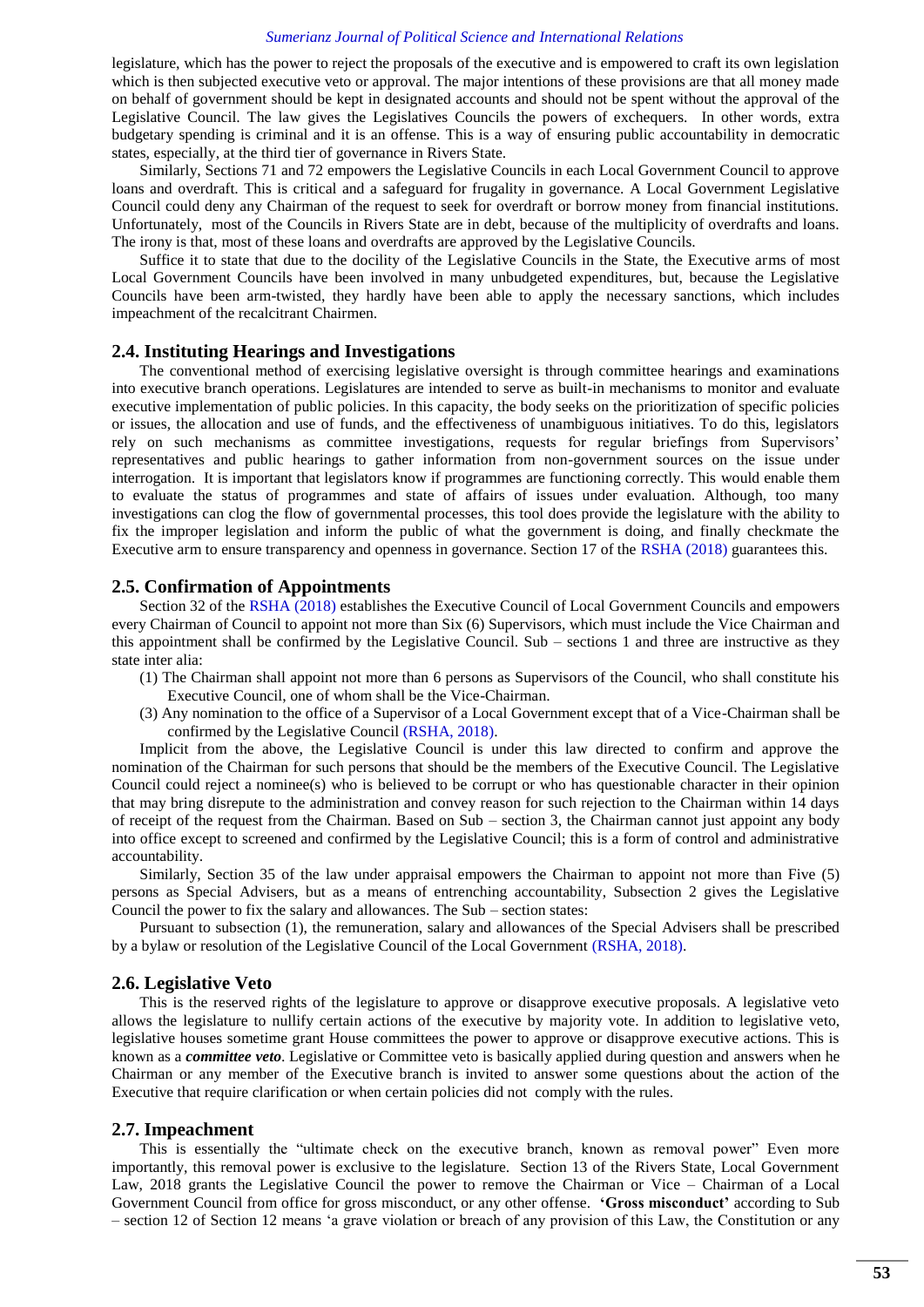other act that, in the opinion of the Legislative Council, amounts to gross misconduct". The conditions and procedures for removal is as prescribed in that Section.

# **3. Other Methods Applied By the Legislative Council in Entrenching Accountability in the Rivers State Local Government System**

The Local Government system in Rivers State has had several laws since the first enacted in 2000. Indeed, the Principal law was amended seven times before it was repealed and re-enacted in 2010. However, with the coming into office of the  $8<sup>th</sup>$  Assembly, the 2010 law was repealed again in 2018 and re-enacted. The new law directs the structure and functions of Local Government Councils in the State and set parameters for the operationalization of the Councils. Part III, Section 13 of the Rivers State, Local Government Law of 2018 established the Legislative Council. Accordingly, the Local Government Legislative Council is empowered to exercise the legislative powers of a local government. The Local Government Legislative Council, in addition to any other powers conferred on it by the Fourth Schedule to the constitution has powers to perform the following functions:

- (a) Debating, approving and amending the annual budget of the local government subject to the Chairman"s veto, this may be set aside by two-thirds majority of the local government legislative council.
- (b) Examining and debating statements of income and expenditure rendered to it by the local government Chairman.
- (c) Performing such other functions as may be assigned to if from time to time by law [\(RSHA, 2018\)](#page-6-16).

These basic functions of the legislative council are the major pillars and instruments in the hands of the legislative council to ensure accountability and transparency in the business of running the council.

### **4. Challenges of Accountability in Rivers State Local Government System**

In Rivers State and all the States in Nigeria, the legislative oversight at the Local Government level has failed due to partisan politics. Legislators are often hesitant to bring blame to on any Chairman of Council due to fear of "godfatherism", given that in almost all the Local Government Councils, about 99% of the Councillors are from the ruling party in the State, in Rivers State, for example, the People Democratic Party (PDP) holds sway as the ruling party and all the Chairmen of Councils in the State are from the PDP, and only 0.2% of Councillors are from other opposition parties. Importantly, the Chairment and Councillors assumed office through flawed elections that cannot stand international standards. The Revers State Independent Electoral Commission as it were, manipulated the pool in favour of the ruling party. In this part of the world, he who pays the piper dictates the tune. In this case, the PDP led Government dictated the direction of the election. The Rivers State example is akin to other States in the Federation, with the exception of Kaduna State. This indeed is a dangerous trend to democratic consolidation in Nigeria, and it has a grievous impact on achieving accountability and transparency in governance.

The oversight function remains the major component of the activities of modern legislatures, irrespective of the form of government in practice or the party in power. However, the under listed problems undermine the effective legislative oversight and accountability in Rivers State in particular and Nigeria at large. In a nutshell, they include:

- Absence of financial autonomy
- Undue Executive interference.
- Absence of administrative independence
- Crippling internal conflict
- Inexperience and amateur legislators.
- High rate of members turns over
- Corruption.
- Constitutional history
- Lack of training
- Poor working environment
- Inaptitude and docility of the Councillor and
- Dearth of support staff and aides

All these factors hamper legislative efficiency and lead to the compromise of its role in the performance of the legislative oversight which is predicated on entrenching accountability. However, occasional flashes of a measure of assertiveness by the legislature suggest that with effective mitigation of its internal problems, its performance will improve as legislative culture improves.

## **5. Concluding Remarks**

Through law making, legislature constructs a frame of reference for the regulation and management of lives and properties in society. In its role as overseer of government, it is responsible for encouraging transparency in the management of the affairs of State and for preventing potential abuses by government authorities. Oversight by the legislature has become an established norm. Legislative oversight is seen as the process by which a legislative body takes an active role in understanding and monitoring the performance of the executive arm, Oversight, which enhances accountability, has become unavoidable with governance process and fiscal regimes increasingly becoming complex. Legislative oversight, therefore, is very important in ensuring accountability and good governance. Consequently, this study recommends Institutional reforms that would empower financial and administrative